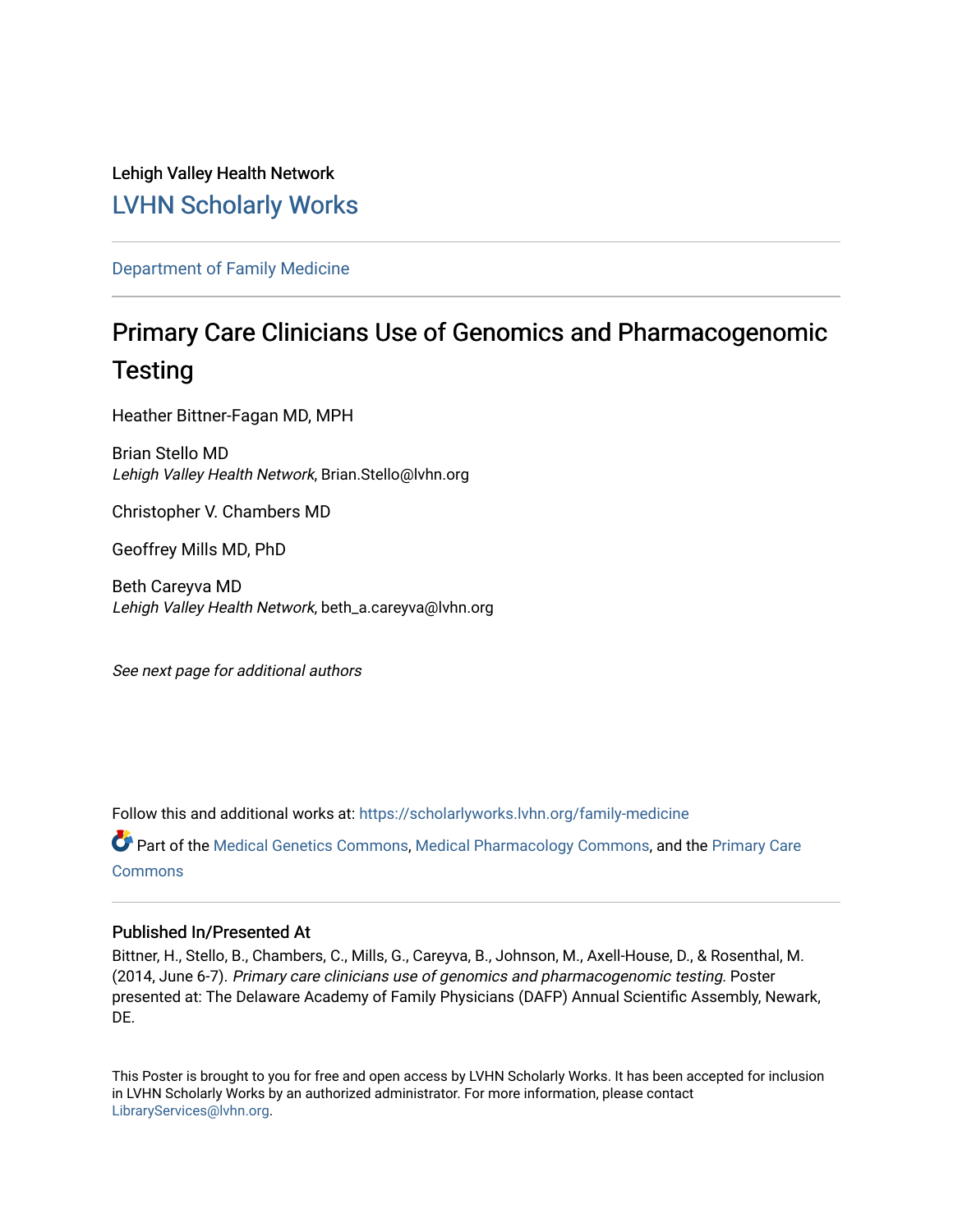### Authors

Heather Bittner-Fagan MD, MPH; Brian Stello MD; Christopher V. Chambers MD; Geoffrey Mills MD, PhD; Beth Careyva MD; Melanie B. Johnson MPA; Dierdre B. Axell-House BA; and Michael P. Rosenthal MD